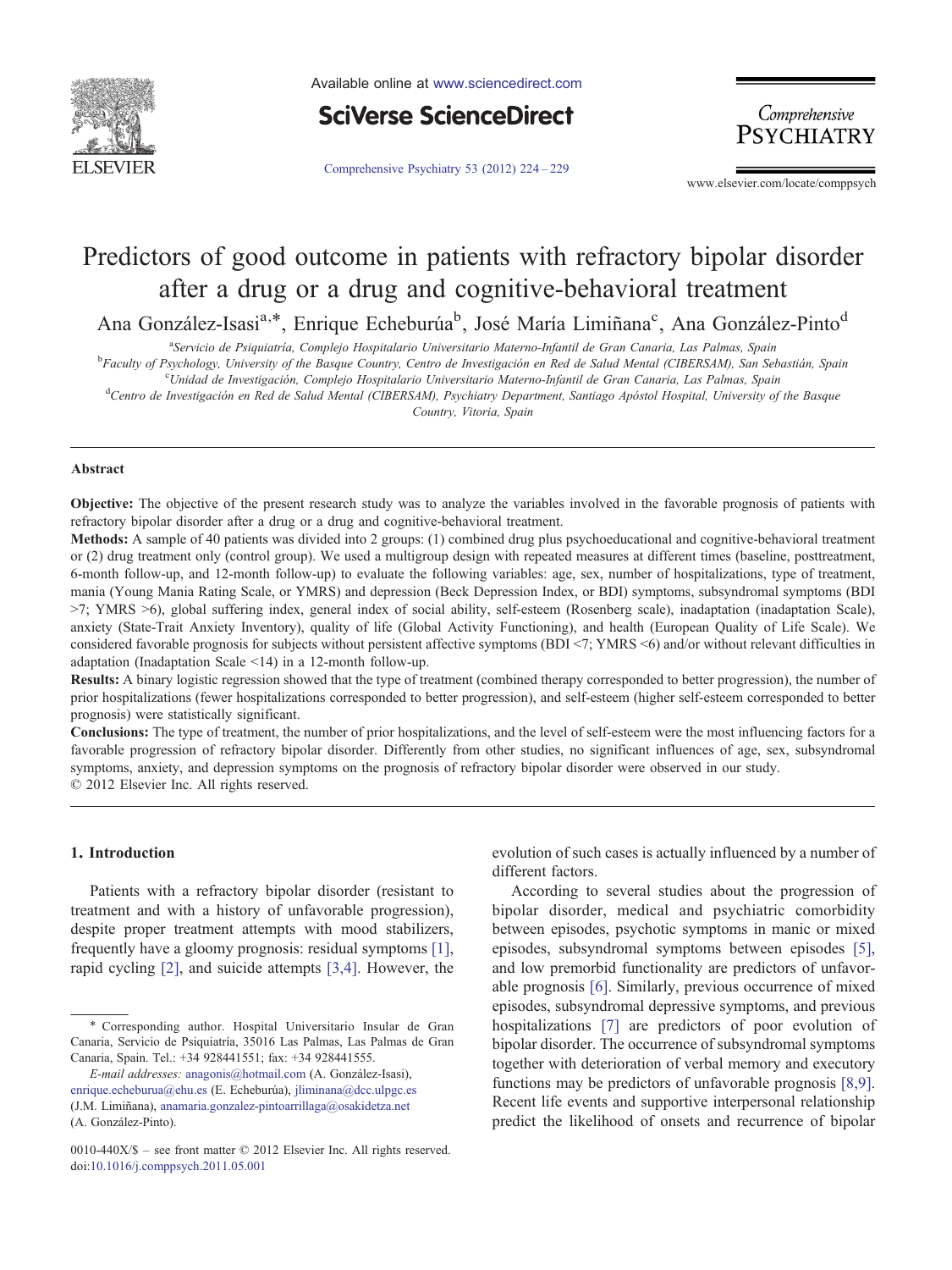mood episodes [\[10\]](#page-4-0). Private self-consciousness predicts the likelihood of onset too, but not the number of episodes [\[11\]](#page-4-0).

Anyway, all these variables are rather heterogeneous. Thus, failure to comply with the treatment [\[12\],](#page-4-0) drug abuse [\[13\]](#page-4-0), anxiety [\[14,15\]](#page-4-0), early onset of the bipolar disorder [\[16,17\],](#page-4-0) rapid cycling [\[18\]](#page-4-0), mixed presentation [\[19\]](#page-4-0), moodincongruent psychotic symptoms [\[20\],](#page-4-0) expressed emotion [\[21,22\]](#page-4-0), and initial or long-term depression symptoms [\[23-25\]](#page-4-0) are factors associated to poor prognosis: high hospitalization rates, suicide behavior, poor psycho-social functioning, and chronicity.

In earlier studies [\[26-28\]](#page-4-0), we demonstrated the positive effects of a combined treatment (psychoeducational and cognitive-behavioral therapy  $+$  drug therapy) on the evolution of patients with a refractory bipolar disorder. In the present randomized study—conducted with a larger sample of patients—we evaluated different sociodemographic and clinical variables that may influence the prognosis of patients with a history of unfavorable progression of bipolar disorder.

This study is focused on predictors of good outcome in the treatment of refractory bipolar patients. These patients have been chosen because often they do not respond to usual treatment approaches, and further research about the predictors of outcome is required. The aim of this study was to determine the most important elements in relation to good prognosis, as well as the type of treatment that improves the progression of the condition, to improve the clinical utility of the intervention programs.

#### 2. Methods

### 2.1. Participants

The studied group consisted of patients with a refractory bipolar disorder in the Grand Canary health care catchment area, managed at the Center of Mental Health located in Las Palmas during 2005 and 2006. All patients were under pharmacologic treatment (Table 1) mainly consisting of a mood stabilizer (predominantly lithium). Antipsychotics and/or antidepressants were also administered in some cases.

Inclusion criteria were as follows:  $(a)$  patient diagnosed with a type I or type II Diagnostic and Statistical Manual and Mental Disorder, Fourth Edition, Text Revision (DSM-IV-TR) bipolar disorder for at least 2 years; (b) patients with history of severe or unfavorable progression of the disorder despite adequate pharmacologic treatment (patients with poor medication adherence were excluded), defined as frequent relapses with rapid cycling course and suicide attempts in the preceding year with additional poor functional outcome (Inadaptation Scale [IS] score  $>14$ ), or persistent affective symptoms (Beck's Depression Index [BDI] score  $>7$ ; Young Mania Rating Scale [YMRS] score  $\geq 6$ ) and severe difficulties in social-occupational functioning  $(IS > 14)$ ; (c) patients who were euthymic or with subsyndromal symptoms at the beginning of the study (BDI  $>7$ ; YMRS  $>6$ ); and (d) patients

aged 18 to 65 years. Patients with current manic, hypomanic, or depressive episode according to DSM-IV-TR were excluded from the study because they are unable to attend group psychological therapy.

The preselection was carried out with 50 patients. Forty patients who met the inclusion criteria were finally recruited: all of them completed the treatment during the follow-up period; none of them met the criteria necessary to diagnose a depressive or hypomanic or manic episode at the beginning of the study. All participants gave their informed consent to participate in the study. This research was approved by the hospital's ethics committee.

### 2.2. Assessment measures

A semistructured individual interview (Structured Clinical Interview, SCID-P) was conducted at the beginning of the study for the purpose of verifying patients' diagnosis of bipolar disorder I or II according to the DSM-IV-TR diagnostic criteria.

Multiple demographic and psychological variables (age, sex, number of previous hospitalizations, number of recent hospitalizations, type of received treatment, previous subsyndromal symptoms, global suffering index, general index of social ability, self-esteem, depression and mania symptoms, anxiety, inadaptation, quality of life, and health) were evaluated for predictive value of therapeutic success/failure.

The researcher administered the following questionnaires: Symptom Checklist-90-Revised (SCL-90-R) [\[29\]](#page-4-0), Scale of Social Skills [\[30\],](#page-4-0) Scale of Self-esteem [\[31\],](#page-4-0) BDI [\[32\]](#page-4-0), YMRS [\[33\]](#page-4-0), State-Trait Anxiety Inventory [\[34\]](#page-4-0), IS [\[35\]](#page-4-0), Scale of Global Activity Functioning [\[36\],](#page-4-0) and Questionnaire European Quality of Life Scale [\[37\]](#page-5-0). These tools have been described elsewhere [\[26\]](#page-4-0).

#### 2.3. Study design and analysis

The original study was a randomized clinical trial where subjects were assigned to either the experimental group (under psychotherapy plus drug treatment) or the control group (only under drug treatment), to study the differential effectiveness of both therapeutic modalities. The experimental group showed a lower rate of depression and anxiety symptoms and less hospitalizations than the control group [\[28\]](#page-4-0).

| Table 1 |                                               |  |
|---------|-----------------------------------------------|--|
|         | Pharmacologic treatment received for patients |  |

| Pharmacologic treatment                                      | Group   |              |  |
|--------------------------------------------------------------|---------|--------------|--|
|                                                              | Control | Experimental |  |
| Lithium salts $+$ atypical antipsychotics                    | 10      | 11           |  |
| Lithium salts $+$ atypical antipsychotics $+$<br>lamotrigine |         |              |  |
| Valproate $+$ atypical antipsychotics                        |         |              |  |
| $Valproate + antidepressants$                                |         |              |  |
| Lithium salts $+$ valproate                                  |         |              |  |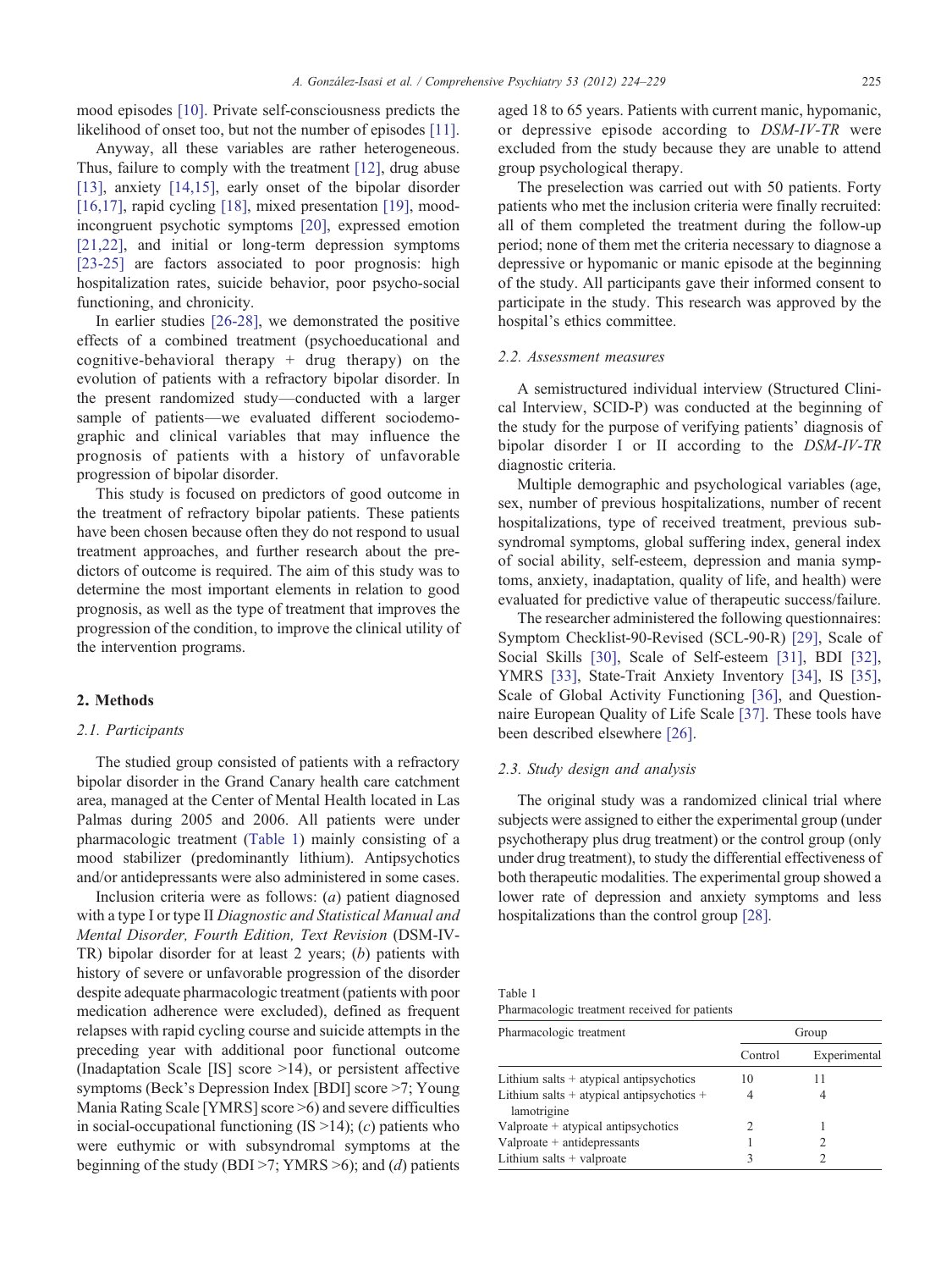This current study was based on a correlational design. In this case, all patients were included in only a group  $(n = 40)$ with enough power for statistical analysis.

The cognitive-behavioral therapy used in this research was based on the manualized therapist's guide included in Lam et al [\[38\].](#page-5-0) This psychological intervention program based on a cognitive-behavioral model—consisted of 20 weekly sessions lasting 1.5 hours each, led by a clinical psychologist assisted by psychiatric nurses. Patients in the experimental group underwent psychotherapy in 2 subgroups of 10 subjects each. The psychological intervention program comprised psychoeducation about the disorder; explanation of the relationship between thoughts, behavior, physical feelings, and mood; training in the use of anxietycontrol techniques (relaxation and breathing, self-instructions, and cognitive distraction); sleep hygiene habits; planning of gratifying activities; training to detect distorted thoughts and to use the process of cognitive restructuring; training in problem-solving and self-esteem improvement; and a program of social skills.

Pharmacologic treatment included individualized psychoactive drug(s) treatment (mood stabilizers, antipsychotics, and/or antidepressants) adjusted by the psychiatrist. Patients regularly visited the psychiatrist once per month approximately, although the psychiatrist provided support when necessary.

Independent variables were measured for each subject at 4 different times (pretreatment, posttreatment, and 6- and 12 month follow-up). The researchers in charge of evaluating the subjects were blind to the treatment that each subject had been assigned to.

We performed a binary logistic regression (backward stepwise regression) of all the independent variables assessed at baseline, to evaluate their influence on therapeutic success/failure. We considered favorable prognosis for subjects without persistent affective symptoms  $(BDI < 7; YMRS < 6)$  and without relevant difficulties in their social-occupational functioning  $(IS < 14)$  at the 12-month follow-up.

#### 3. Results

## 3.1. Descriptive characteristics at baseline

No between-group significant differences were found in terms of sex (even when female subjects were much more abundant in the sample), number of prior hospitalizations, and results of the questionnaires. Thus, results of the subsequent repeated measures analysis were expected to be unbiased. Patients' mean age was 41 years (SD,  $\pm 10.76$ ; Table 2). In total, 75% of the patients had subsyndromal symptoms, defined as more than 7 in the BDI or more than 6 in YMRS and severe difficulties in social-occupational functioning (IS score  $>14$ ), and 25% had frequent relapses with rapid cycling course and suicide attempts with additional poor functional outcome  $(IS > 14)$ .

## 3.2. Variables predictive of therapeutic success/failure

[Table 3](#page-3-0) shows the results of the binomial logistic regression of the 3 selected variables (type of treatment, number of prior hospitalizations, self-esteem). Previously,

| Table 2                                            |  |
|----------------------------------------------------|--|
| Description of sample and baseline characteristics |  |

|                                                       | Total         | Experimental group $(n = 20)$ | Control group $(n = 20)$ | <b>Statistics</b> <sup>a</sup> | $\boldsymbol{P}$ |
|-------------------------------------------------------|---------------|-------------------------------|--------------------------|--------------------------------|------------------|
| <b>Sex</b>                                            |               |                               |                          |                                |                  |
| Male <sup>b</sup>                                     | 21(52.5)      | 11(55.0)                      | 10(50.0)                 |                                |                  |
| Female <sup>b</sup>                                   | 19(47.5)      | 9(45.0)                       | 10(50.0)                 |                                | .752             |
| Age $(y)^c$                                           | 41.30 (10.76) | 43.35 (11.48)                 | 39.25 (9.85)             | $-1.21$                        | .233             |
| No. of prior hospitalizations <sup>d</sup>            | $2.18(0-20)$  | $2.30(0-20)$                  | $2.05(0-20)$             | $-0.23$                        | .822             |
| No. of recent hospitalizations <sup>d</sup>           | $0.25(0-3)$   | $0.10(0-1)$                   | $0.40(0-3)$              | 1.53                           | .134             |
| Scales at baseline                                    |               |                               |                          |                                |                  |
| $STAI-Sc$                                             | 19.05 (10.34) | 21.30 (11.57)                 | 16.80(8.66)              | $-1.39$                        | .172             |
| <b>Beck Depression</b>                                |               |                               |                          |                                |                  |
| $\leq 7^b$                                            | 14(35.0)      | 8(40.0)                       | 6(30.0)                  |                                | .741             |
| $>7^b$                                                | 26(65.0)      | 12(60.0)                      | 14(70.0)                 |                                |                  |
| Mania Rating Scale                                    |               |                               |                          |                                |                  |
| $\leq 6^{\rm b}$                                      | 36(90.0)      | 17(85.0)                      | 19(95.0)                 |                                | .605             |
| $>6^b$                                                | 4(10.0)       | 3(15.0)                       | 1(5.0)                   |                                |                  |
| Persistent affective symptoms and severe inadaptation |               |                               |                          |                                |                  |
| With symptoms <sup>b</sup>                            | 30(75.0)      | 15(75.0)                      | 15(25.0)                 |                                | 1.000            |
| Without symptoms <sup>b</sup>                         | 10(25.0)      | 5(25.0)                       | 5(25.0)                  |                                |                  |

STAI-S indicates State-Trait Anxiety Inventory state subscale.<br>
<sup>a</sup> Due to the sample size, the Fisher test and the Student *t* test were used for comparisons between categorical and numerical variables.<br>
<sup>b</sup> n (%).<br>
<sup>c</sup>

<sup>d</sup> Mean (range).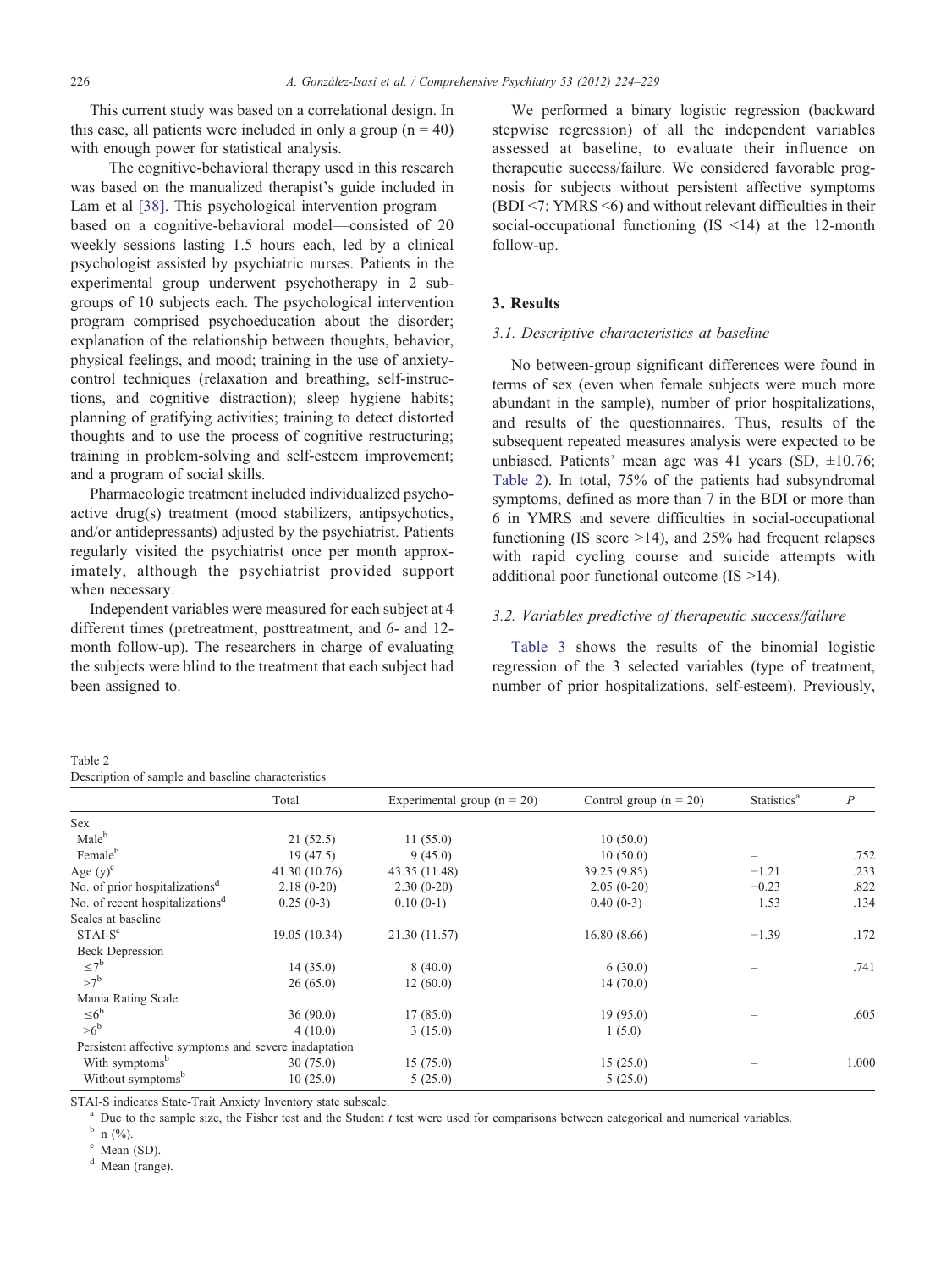<span id="page-3-0"></span>

| Table 3                                                                  |  |
|--------------------------------------------------------------------------|--|
| Logistic regression of therapeutic success/failure at 12-month follow-up |  |

|           |                   | Variables according to logistic regression |       |          |        |                  |          |          |
|-----------|-------------------|--------------------------------------------|-------|----------|--------|------------------|----------|----------|
|           |                   | Β                                          | E.T.  | z        | P >  z | 95% CI<br>Exp(B) |          |          |
|           |                   |                                            |       |          |        |                  | Inferior | Superior |
| Variables | Type of treatment | 2.134                                      | 0.884 | 2.414    | .021   | 8.449            | .494     | 47.782   |
|           | No. of admissions | 0.101                                      | 0.048 | 2.104    | .044   | 3.888            | .007     | 1.481    |
|           | Self-esteem       | $-0.059$                                   | 0.024 | $-2.458$ | .019   | 0.943            | 0.899    | 0.989    |

(A) The logistic regression model can be expressed as:

 $P(\text{Failure/Type of treatment (T*), No Admissions } (A), \text{Self-esteem (S))} = \frac{e^{2.134(T) + 0.101(A) - 0.059(S)}}{1 + e^{2.134(T) + 0.101(A) - 0.059(S)}}$ <br>\*Variable "Type of treatment" is valued as 1 when there is drug treatment only, and 0 when there is combined psychotherapy pl

(B) Prediction of results

| Real group   | Predicted group | Corrected percentage |      |
|--------------|-----------------|----------------------|------|
|              | <b>Success</b>  | Failures             |      |
| Success: 17  |                 |                      | 76.5 |
| Failures: 23 |                 | 20                   | 87.0 |
|              |                 |                      |      |

Percentage of correctly classified cases: 82.5%.

univariate analyses with all demographic and psychological variables indicated in the section of assessment measures were performed to select these 3 variables. These specific predictors were chosen according to their predictive power.

These 3 variables accounted for 82.5% of cases. Thus, it can be predicted that patients with only drug treatment, several hospitalizations, and low self-esteem have a high probability of therapeutic failure at the 12-month follow-up.

## 4. Discussion

The focus of this study is on the treatment of patients with refractory bipolar disorder because they often do not respond to usual treatment approaches, and so, it is convenient to determine the most important elements in relation to good prognosis. The variables with the highest significance levels in the prediction of prognosis were type of treatment, number of prior hospitalizations, and level of self-esteem. In particular, patients under combined therapy (drug treatment + cognitive-behavioral therapy) had better prognosis than did those under drug therapy only. The type of treatment was the most important predictive factor in the long-term outcome. Psychological treatments have demonstrated to be effective in bipolar disorder [\[39\]](#page-5-0). Nevertheless, there are some controversies about the effectiveness of cognitive therapy in those patients with refractory bipolar disorder, especially in those with frequent relapses [\[40\]](#page-5-0). Although we found that treatment was effective for these refractory patients, in agreement with a study by Rosa et al [\[7\]](#page-4-0), our results showed that patients with fewer hospitalizations (namely, having fewer or milder episodes also) showed more favorable progression. However, in a systematic review [\[41\],](#page-5-0) it is concluded that there is no clear evidence

that the number of previous episodes moderated the effect of the psychological therapy.

Self-esteem appeared to be the most important predictor of change in depression across a 6-month follow-up [\[42\].](#page-5-0) In this sense, we found that patient's level of self-esteem also influenced the progression of the disorder, with lower scores corresponding to patients with poor prognosis. Although there is considerable evidence that bipolar disorder is characterized by unstable self-esteem rather than particularly high or low self-esteem [\[43\],](#page-5-0) the finding of our study is related to a more stable self-esteem, measured when patients were euthymic or with subsyndromal symptoms.

Unlike other studies [\[14-17,25,44\],](#page-4-0) variables of age, sex, psychiatric comorbidity, subsyndromal symptoms, and anxiety and depression symptoms were not significant in the prognosis of bipolar disorder with a history of unfavorable progression. Our hypothesis for this failure to replicate prior studies could be related to the small sample size and to the follow-up duration.

Our findings suggest for future research that certain factors influence therapeutic success in cases of refractory bipolar disorder. This study has some clinical implications. Patients with refractory bipolar disorder should benefit from a combined (drug and cognitive-behavioral) therapy, and it would be necessary to provide additional or more intensive therapy to patients with a high number of prior hospitalizations and to those with a more stable low self-esteem.

However, the main limitations of this study are related to the sample size and to the follow-up duration. Prognostic factors of outcome examined in a sample selected for participation in a randomized clinical trial can be somehow distorted. Further research, conducted with larger and nonbiased samples and longer follow-up, on variables involved in the progression of refractory bipolar disorder is necessary for the generalizability of the data to improve currently applied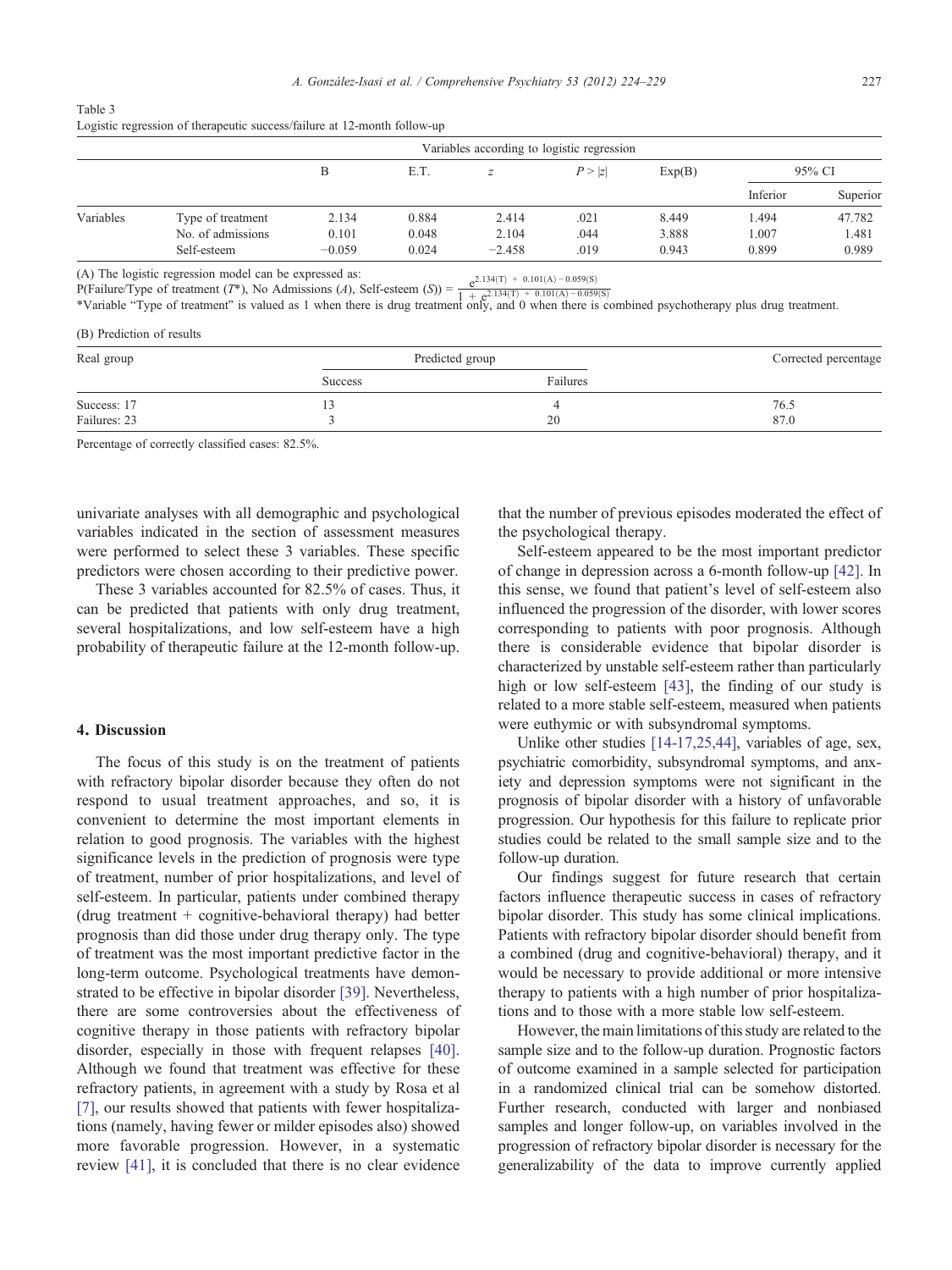<span id="page-4-0"></span>therapeutic procedures. Another limitation is related to the representative value of the sample of patients included. It would be interesting to test if the predictors found in this study are also applicable to nonrefractory bipolar patients.

## Acknowledgment

The authors express their appreciation to Hiurma Gil Santiago and Montserrat Fonoll Alonso (Psychiatry Department of the Doctor Negrín Hospital of Las Palmas) and to Claudio Cabrera Velázquez and Andrés Ripalda Epelde (Psychiatry Department of the University Hospital of Grand Canary Island) for their collaboration.

#### References

- [1] López P, Mosquera F, de León J, Gutiérrez M, Ezcurra J, Ramírez F, et al. Suicide attempts in bipolar patients. J Clin Psychiatry 2001;62:963-6.
- [2] González-Pinto A, Tohen M, Lalaguna B, Pérez-Heredia JL, Fernández-Corres B, Gutiérrez M, et al. Treatment of bipolar I rapid cycling patients during dysphoric mania with olanzapine. J Clin Psychopharmacol 2002;22:450-4.
- [3] González-Pinto A, Lalaguna B, Mosquera F, Pérez de Heredia JL, Gutiérrez M, Ezcurra J, et al. Use of olanzapine in dysphoric mania. J Affect Disord 2001;66:247-53.
- [4] González-Pinto A, Mosquera F, Alonso M, López P, Ramírez F, Vieta E, et al. Suicidal risk in bipolar I disorder patients and adherence to long-term lithium treatment. Bipolar Disord 2006;8:618-24.
- [5] Perlis RH, Ostacter MJ, Patel JK, Marargell LB, Zhang H, Wisniewski SR, et al. Predictors of recurrence in bipolar disorder: Primary outcomes from the Systematic Treatment Enhancement Program for Bipolar Disorder (STEP-BD). Am J Psychiat 2006;163:217-24.
- [6] Keck PE. Long term management strategies to achieve optimal function in patients with bipolar disorder. J Clin Psychiatry 2006;67:19-24.
- [7] Rosa AR, Reinares M, Franco C, Comes M, Torrent C, Sánchez-Moreno J, et al. Clinical predictors of functional outcome of bipolar patients in remission. Bipolar Disord 2009;4:401-9.
- [8] Bonnin CM, Martínez-Arán A, Torrent C, Pacchiarotti I, Rosa AR, Franco C, et al. Clinical and neurocognitive predictors of functional outcome in bipolar euthymic patients: a long-term, follow-up study. J Affect Disord 2009;121:156-60.
- [9] Martino DJ, Marengo E, Igoa A, Scápola M, Ais ED, Perinot L, et al. Neurocognitive and symptomatic predictors of functional outcome in bipolar disorders: a prospective 1 year follow-up study. J Affect Disord 2009;116:37-42.
- [10] Alloy LB, Abramson LY, Urosevic S, Walshaw PD, Nusslock R, Neeren AM. The psychosocial context of bipolar disorder: environmental, cognitive and developmental risk factors. Clin Psychol Rev 2005;25:1043-75.
- [11] Alloy LB, Abramson LY, Flynn M, Liu RT, Grant DA, Jager-Hyman S, et al. Self-focused cognitive styles and bipolar spectrum disorders: concurrent and prospective associations. Int J Cogn Ther 2009;2:354.
- [12] Scott J. Predicting medication non-adherence in severe affective disorders. Acta Neuropsychiatr 2000;12:128-30.
- [13] Levin F, Hennesy G. Bipolar disorder and substance abuse. Biological Psychiatry 2004;56:738-48.
- [14] Boylan KR, Bieling PJ, Marriott M, Begin H, Young LT, MacQueen G. Impact of comorbid anxiety disorders on outcome in a cohort of patients with bipolar disorder. J Clin Psychiatry 2004;65:1106-13.
- [15] Correll CU, Smith CW, Auther AM, McLaughlin D, Shah M, Foley C, et al. Predictors of remission, schizophrenia, and bipolar disorder in

adolescents with brief psychotic disorder or psychotic disorder not otherwise specified considered at very high risk for schizophrenia. J Child Adolesc Psychopharmacol 2008;18:475-90.

- [16] Yatham LN, Kauer-Sant'Anna M, Bond DJ, Lam RW, Torres I. Course and outcome after the first manic episode in patients with bipolar disorder: prospective 12-month data from the Systematic Treatment Optimization Program for Early Mania project. Can J Psychiat 2009;54:105-12.
- [17] Benazzi F. Classifying mood disorders by age-at-onset instead polarity. Prog Neuropsychopharmacol Biol Psychiatry 2009;33:86-93.
- [18] Coryell W, Endicott J, Keller M. Rapid cycling affective disorders: demographics, diagnosis, family history and course. Arch Gen Psychiatry 1992;49:126-31.
- [19] Benazzi F. Depressive mixed states: unipolar and bipolar II. Eur Arch Psych Clin Neurosci 2000;250:249-53.
- [20] González-Pinto A, González C, Enjuto S, Fernández de Corres B, López P, Palomo J, et al. Psychoeducation and cognitive-behavioral therapy in bipolar disorder: an update. Acta Psychiatr Scand 2003;108: 1-8.
- [21] Kim EY, Miklowitz DJ. Expressed emotion as a predictor of outcome among bipolar patients undergoing family therapy. J Affect Disord 2004;82:343-52.
- [22] Eisner LR, Jonson SL. An acceptance-based psychoeducation intervention to reduce expressed emotion in relatives of bipolar patients. Behav Therapy 2008;39:375-85.
- [23] Turvey CI, Coryell WH, Solomon DA, Leon AC, Endicott J, Kelle MB, et al. Long-term prognosis of bipolar I disorder. Acta Psychiatr Scand 1999;99:110-9.
- [24] Daban C, Colom F, Sánchez-Moreno J, García-Amador M, Vieta E. Clinical correlates of first-episode polarity in bipolar disorder. Compr Psychiat 2006;47:433-7.
- [25] Weinstock LM, Miller IW. Functional impairment as a predictor of short-term symptom course in bipolar I disorder. Bipolar Disord 2008;10:437-42.
- [26] González-Isasi A, Echeburúa E, González-Pinto A. Diseño y evaluación de un programa de intervención psicológica para pacientes con trastorno bipolar refractarios a tratamiento: un estudio piloto. Anál Modif Conducta 2003;29:649-71.
- [27] González-Isasi A, Echeburúa E, Mosquera F, Ibáñez B, Aizpuru F, González-Pinto A. Long-term efficacy of a psychological intervention program for patients with refractory bipolar disorder: a pilot study. Psychiatry Res 2010;176:161-5.
- [28] González-Isasi A, Echeburúa E, Limiñana JM, González-Pinto A. How effective is a psychological intervention program for patients with refractory bipolar disorder? A randomized controlled trial. J Affect Disord 2010;126:80-7.
- [29] Derogatis LR. Cuestionario de 90 síntomas. SCL-90-R. Baltimore: Clinical Psychometric Research; 1975.
- [30] Gismero E. Escala de Habilidades Sociales. Madrid: TEA Ediciones; 2000.
- [31] Rosenberg A. Society and the adolescent self-image. New Jersey: Princenton; 1965.
- [32] Beck AT, Rush AJ, Shaw BF, Emery G. Cognitive therapy of depression. New York: Guilford Press; 1979.
- [33] Young RC, Biggs JT, Ziegler VE, Meyer DA. A rating scale for mania: reliability, validity and sensitivity. Br J Psychiatry 1978;1:429-35.
- [34] Spielberger CD, Gorsuch RL, Lushene RE. The State-Trait Anxiety Inventory. Palo Alto (CA): Consulting Psychologist Press; 1970 (traducido al español por N. Seisdedos y publicado por TEA Ediciones).
- [35] Echeburúa E, Corral P, Fernández-Montalvo J. Escala de Inadaptación: propiedades psicométricas en contextos clínicos. Anál Modif Conducta 2000;26:325-40.
- [36] American Psychiatric Association. Diagnostic and Statistical Manual of Mental Disorders, Fourth Edition Reviewed. Washington DC: American Psychiatric Association; 2000 [Spanish translation, Masson, 2000].